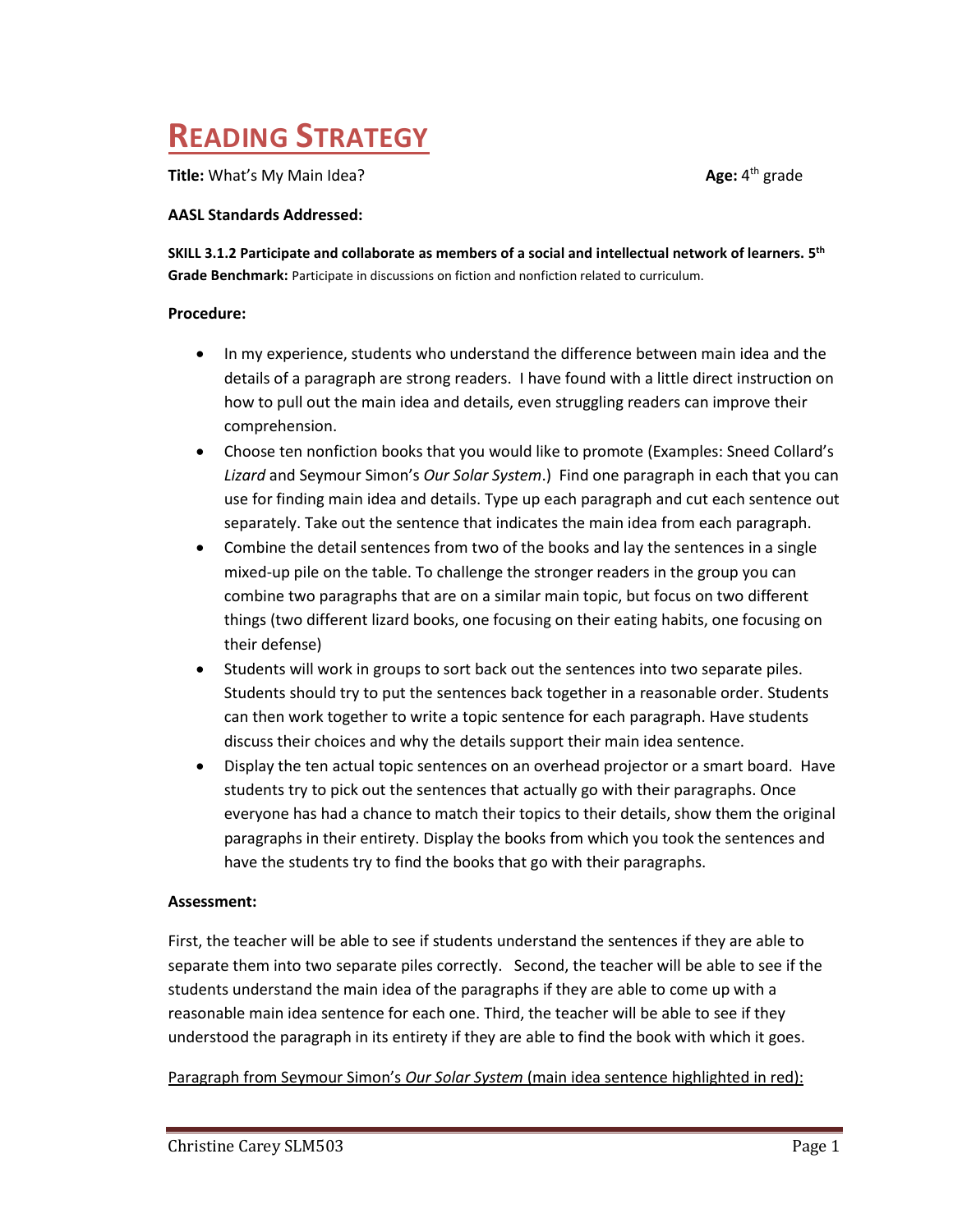The sun is huge compared to Earth. If the sun were hollow, it could hold 1.3 million Earths. If Earth were the size of a basketball, the sun would be as big as a basketball court. In fact, the sun is about six hundred times bigger than all the planets, moons, asteroids, comets, and meteoroids in the Solar System put together.

Paragraph from Sneed Collard's *Lizards* (main idea sentence highlighted in red): When push comes to shove, lizards can aggressively defend themselves. Monitor lizards are armed with sharp teeth and can slash away at enemies with their long tails. Gila monsters won't hesitate to clamp down on an attacker's nose or other appendage. People who've been bitten have needed to have the Gila monsters pried off with pliers or screwdrivers.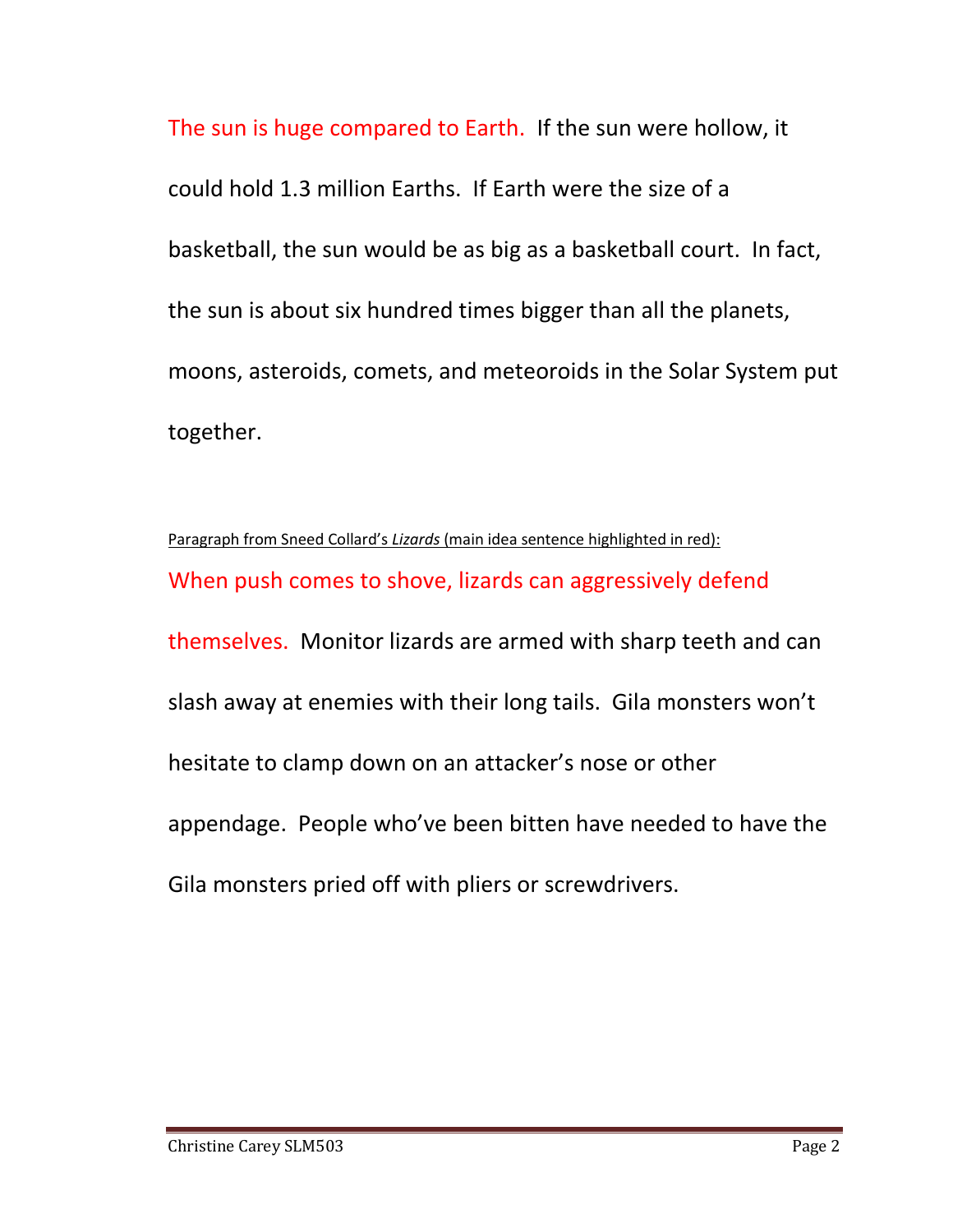**Title:** K.I.M. Vocabulary – Reading Instructional Strategy **Grade:** 6

Grade:  $6<sup>th</sup>$ 

**Benchmark:** SKILL 4.1.4 Seek information for personal learning in a variety of formats and genres.

Grade 8 Benchmarks: Read a variety of genres, including short stories, novels, poems, plays, myths, films, and electronic magazines and books.

**Background/Rationale:** In Middle School, the demand for reading informational texts increases by leaps and bounds. A strong vocabulary correlates with strong reading comprehension. The K.I.M. strategy is one way to help students build strong vocabulary skills. It can be especially effective if the students are getting practice with it in all of their classes.

The K.I.M. strategy helps students build up their vocabulary by giving them a visual representation of the word. Here are the steps:

- 1. Record the key word (K)
- 2. Write down the important information about the key word including a user-friendly definition (I)
- 3. Draw what the key word means, and link it to an unusual connection to create a memory device (M)
- 4. Write the key word in a context-rich sentence for application.

## **Implementation:**

*Planning and Preparation:* Sixth graders in FCPS study Greek Myths as a part of the History curriculum. These ancient stories can be challenging for even the strongest of readers. The librarian and the history teacher can work together to teach students how to use the K.I.M. strategy during this unit. The librarian and history teacher should meet when possible to plan the lesson. They can select the Greek Myth reading passages and pick out the vocabulary words they want to focus on for the lesson. The librarian can also collect the various resources she has on Greek gods and goddesses to share with the class when they come.

*The Lesson:* The history teacher will bring her classes to the library for this lesson. The students will get a copy of "Zuess and His Brothers." The librarian will display the chosen vocabulary words for this story on the Smart Board (eagle-eyed, thunderstruck, cornucopia, poppy, Underworld, wrathful, exemplary). The story will be read aloud and basic facts will be discussed. Once the story is read, the teacher will demonstrate how to fill out a K.I.M chart for the first vocabulary word "eagle-eyed" using feedback from students when possible. Students will then be broken up into small groups, each given a K.I.M. chart and one of the vocabulary words to fill out. They should use the context of the story to figure out the meaning, but if necessary, they can use any of the library resources to find out what it means. The librarian and teacher can circulate at this time to check for understanding of the concept. Each group can then be given the opportunity to bring their charts to the projector and share what they came up with.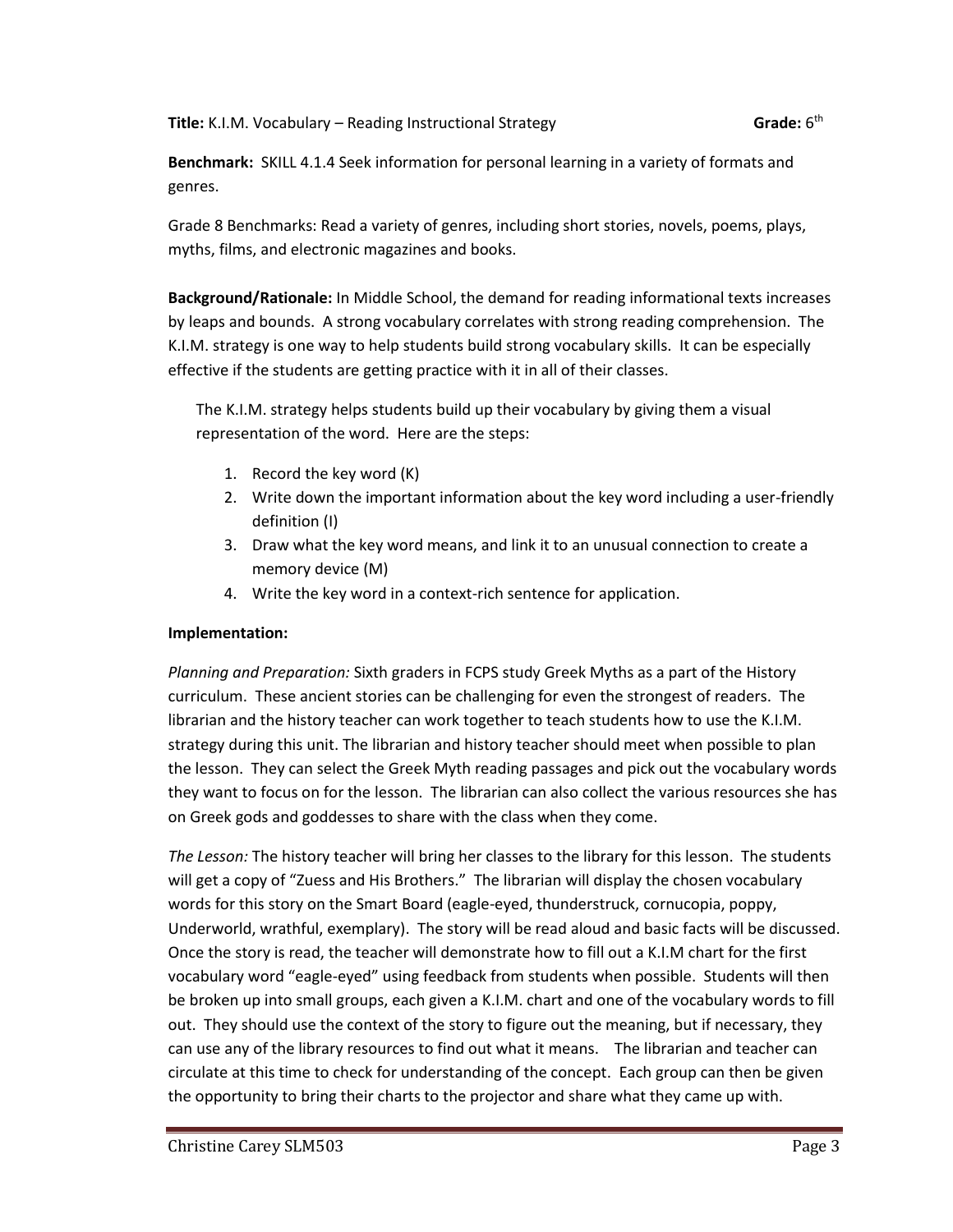*Assessment:* For further practice, students can be given another brief reading passage with preselected vocabulary words to try on their own. Students will turn in the second passage with their individual K.I.M charts filled out. The teacher and librarian look for accuracy and completeness to determine if the student understands the strategy. A rubric will be used to score the assignment: a score of 3 indicating the student has mastered the skill, a score of 2 indicating the student has a basic understanding but might need a little reinforcement, and a score of 1 being the student was unable to demonstrate an understanding of the skill.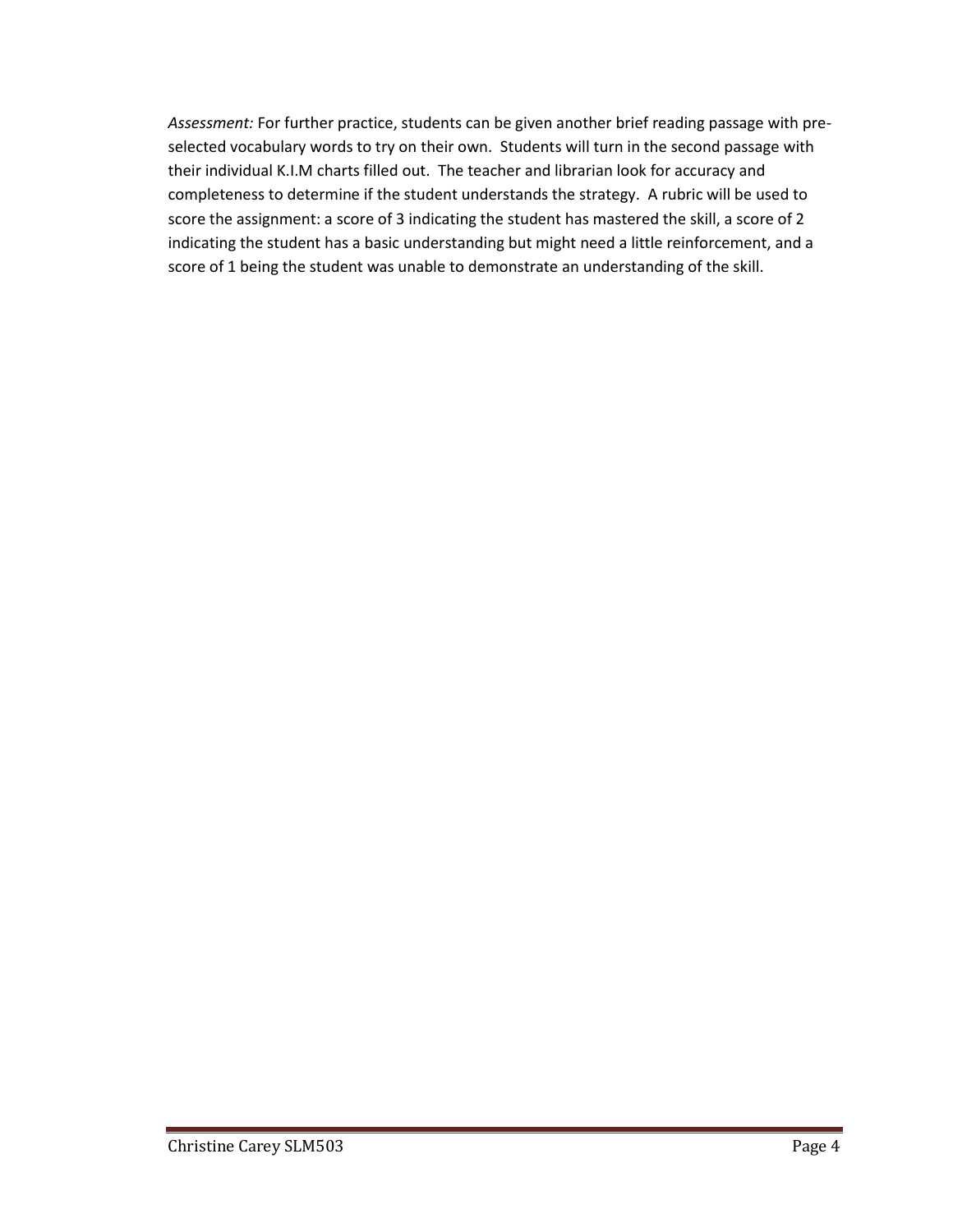Date:

## PART I

Name

# ZEUS AND HIS BROTHERS

From your introduction to him in Lesson 8, you know that Zeus was clever. Remember how he fed his unsuspecting father an herb so that Cronus would disgorge his children? Zeus was also aggressive and ambitious, a fighter who did not hesitate to depose his father and take over the throne. And he was also cruel and relentless, as you will see when you read about his treatment of the Titan Prometheus, who had been his ally.

But, for the Greeks, Zeus was the supreme god. We can assume that these qualities he displayed were ones they saw as necessary in a leader.

Zeus was also a father figure. The Greeks believed that he determined how human beings should behave and punished wrongdoers. They feared his wrath and the thunderbolts he could hurl from the sky.

But Zeus had human failings, too. He was often unfaithful to his wife and had love affairs with mortal maidens. Here is evidence that the Greeks endowed their gods with both the good and bad traits they themselves possessed.

Zeus's brother Poseidon was also a powerful and wrathful god, restless as the sea, which was his home. To the Greeks, whose land was nearly surrounded by water, he was important because in his good moods he protected navigation and

commerce. In his bad moods, however, he caused storms and earthquakes. Like Zeus, he was relentless toward those who offended him-as the hero Odysseus discovered. Having blinded Poseidon's one-eyed son, Polyphemos, Odysseus was doomed to roam the seas for ten years before he was allowed to return to his home on the island of Ithaca.

The third brother, Hades, guardian of the Underworld, was a shadowy figure. Blackcloaked and gloomy, he seemed as mysterious as the infernal regions where he dwelt and whose gates were guarded by the many-headed dog, Cerberus. But the Greeks believed that he protected the harvests, and they knew that his kingdom yielded great riches in minerals and metals.

Hades acted merely as the custodian of the dead; it was not his role to decide the fate of those who came into his domain. Three judges did that. Yet he was so feared that his name was seldom mentioned. Since he offered no threat of punishment and he almost never left the Underworld, the fear of him was just a reflection of the fear of death. For the Greeks, the afterlife offered little reward, even for those whose life on earth had been exemplary.

LESSON<sub>9</sub>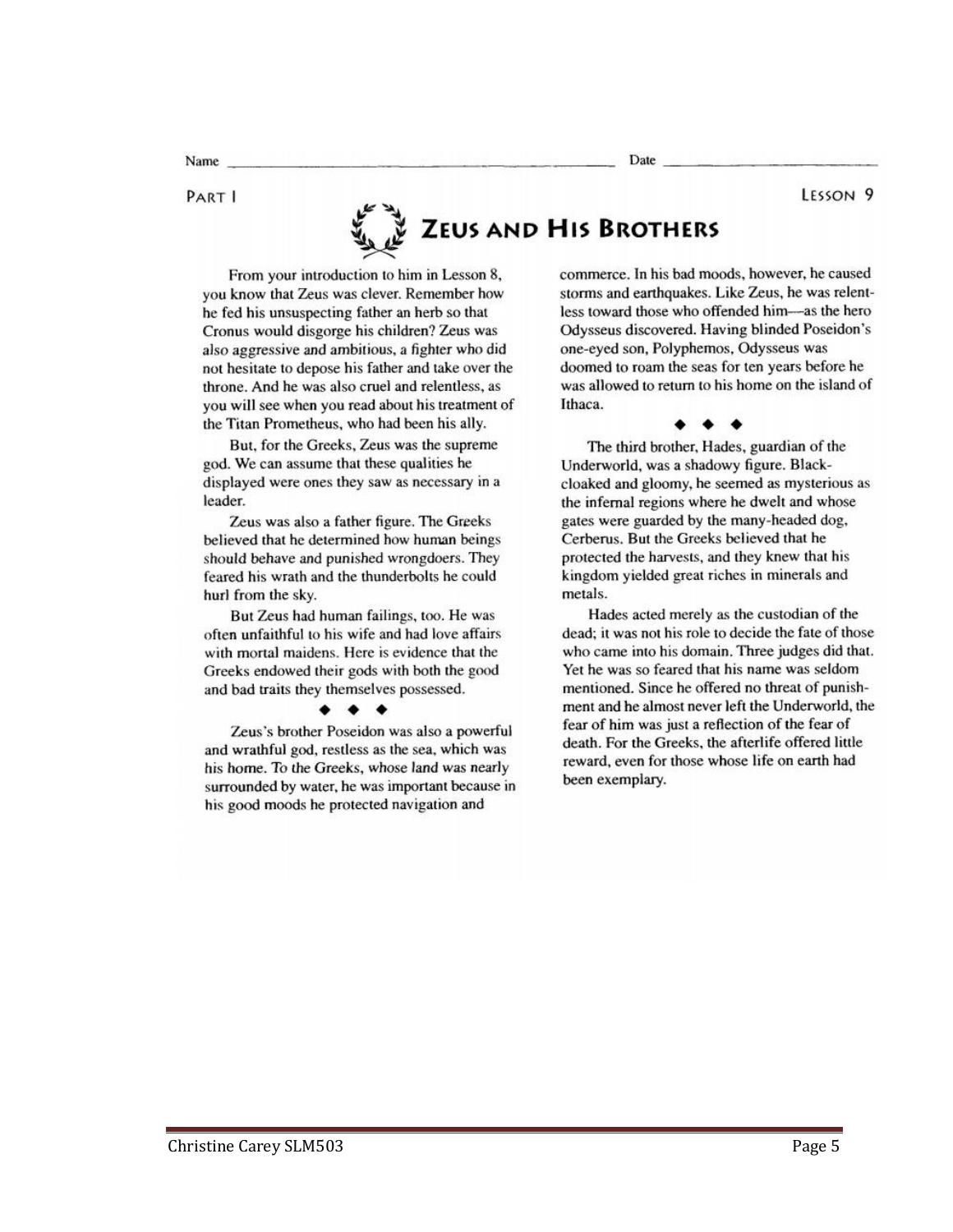Name: Name: Contract of Date: Contract of Date: Contract Momeroom: Homeroom: Name

## K.I.M Chart

| Key Idea          | Information          | Memory Clue |
|-------------------|----------------------|-------------|
| (Vocabulary Word) | (Definition/Meaning) | (Picture)   |
| Your Sentence:    |                      |             |

| Key Idea          | <b>Information</b>   | Memory Clue |
|-------------------|----------------------|-------------|
| (Vocabulary Word) | (Definition/Meaning) | (Picture)   |
| Your Sentence:    |                      |             |

| Key Idea<br>(Vocabulary Word) | <b>Information</b><br>(Definition/Meaning) | Memory Clue<br>(Picture) |
|-------------------------------|--------------------------------------------|--------------------------|
| Your Sentence:                |                                            |                          |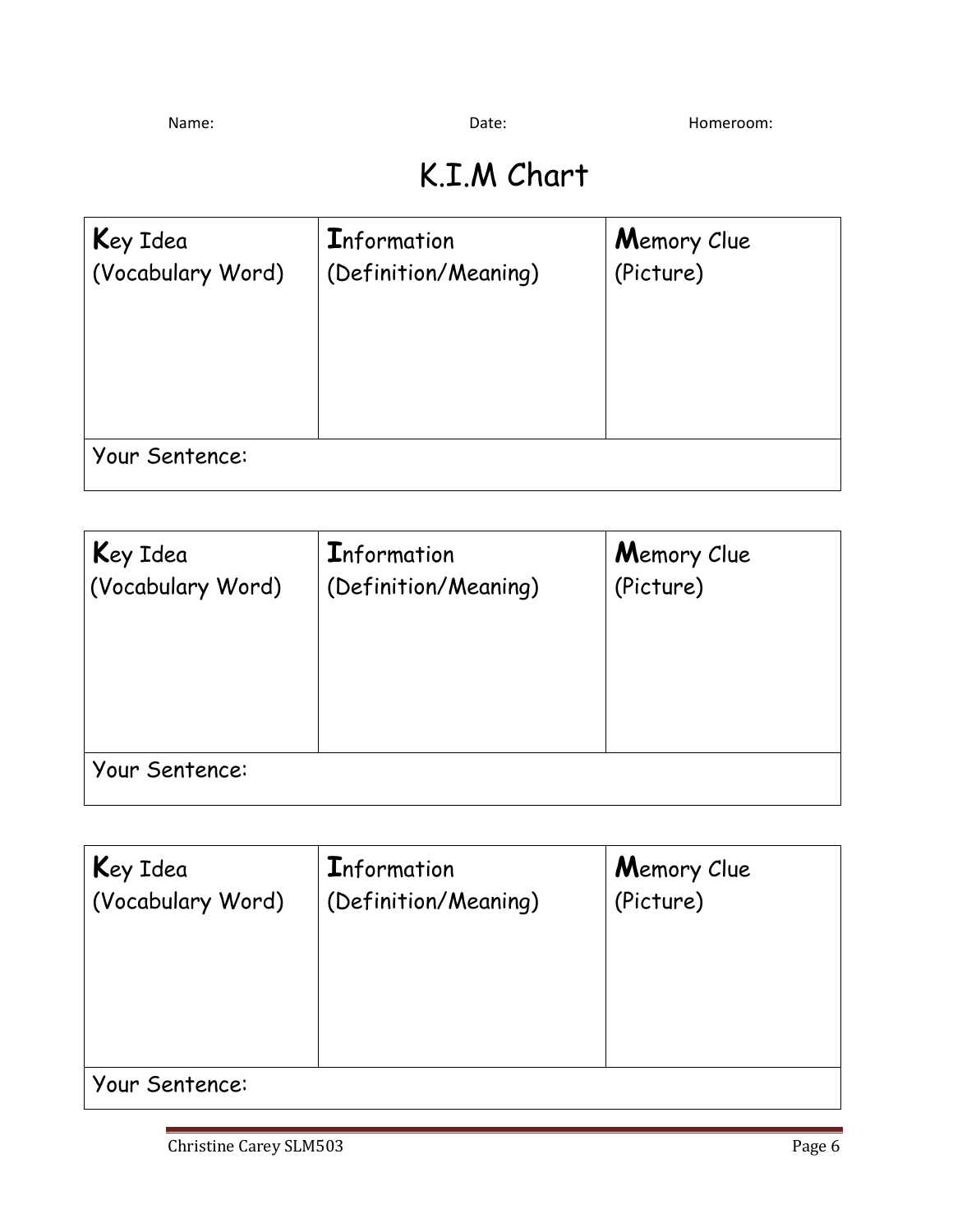### **Title: Two-Column Notes**

**Benchmark:** SKILL 4.1.4 Seek information for personal learning in a variety of formats and genres.

Grade 10 Benchmarks: Select resources for academic, personal, and real-world purposes.

**Background/Rationale:** There is an increasing demand for students in High School to have strong note taking skills. Being able to take good notes leads to better comprehension of the text as it helps them organize and process the information at the same time. The Two-Column note taking strategy gives students a clear and well-organized structure that is less complicated than outlining and less cumbersome than note cards. It can also be used for study purposes by folding one side back. Almost every class in high school requires some note taking; therefore the two-column note strategy should be taught and emphasized in each of the content areas. Here's how it works:

- The paper is folded in half vertically creating two columns.
- In the left column, students write the main ideas
- In the right column, students write the supporting details and subtopics

## **Implementation**

*Planning and Preparation:* Students in ninth grade are studying Environmental Sciences, focusing specifically on Global Warming. They have been asked to do a research project on the different aspects of Global Warming. The science teacher and librarian can work together to teach students how to use the Two-Column note taking method to help them in their research. The librarian and science teacher should meet to plan the lesson and pick out the article they plan to use to demonstrate the method. The librarian can also collect the various resources she has on Global Warming to share with the class when they come.

*The Lesson:* The science teacher will bring her classes to the library for this lesson. The students will get a printed copy of the "What is Gobal Warming" webpage from National Geographic: [http://environment.nationalgeographic.com/environment/global-warming/gw-overview.](http://environment.nationalgeographic.com/environment/global-warming/gw-overview) The article will be read aloud in its entirety once. The teacher will then direct the students' attention to the section titled "Greenhouse effect." On the overhead she will demonstrate how to fold the piece of loose leaf paper in half lengthwise. She will ask students what one main idea from that section is and write it on the left-hand side. Then, after some discussion, she will write down the supporting details for that main idea. She will ask for another main idea from that section and write it down on the left, putting the supporting details on the right. Students will be asked to work in small groups to complete a Two-Column chart for the second section in the article titled, "Aren't temperature changes natural?" The librarian and teacher can circulate during this time to observe student mastery. The groups can then discuss what they came up with as a whole group for further clarification of the strategy.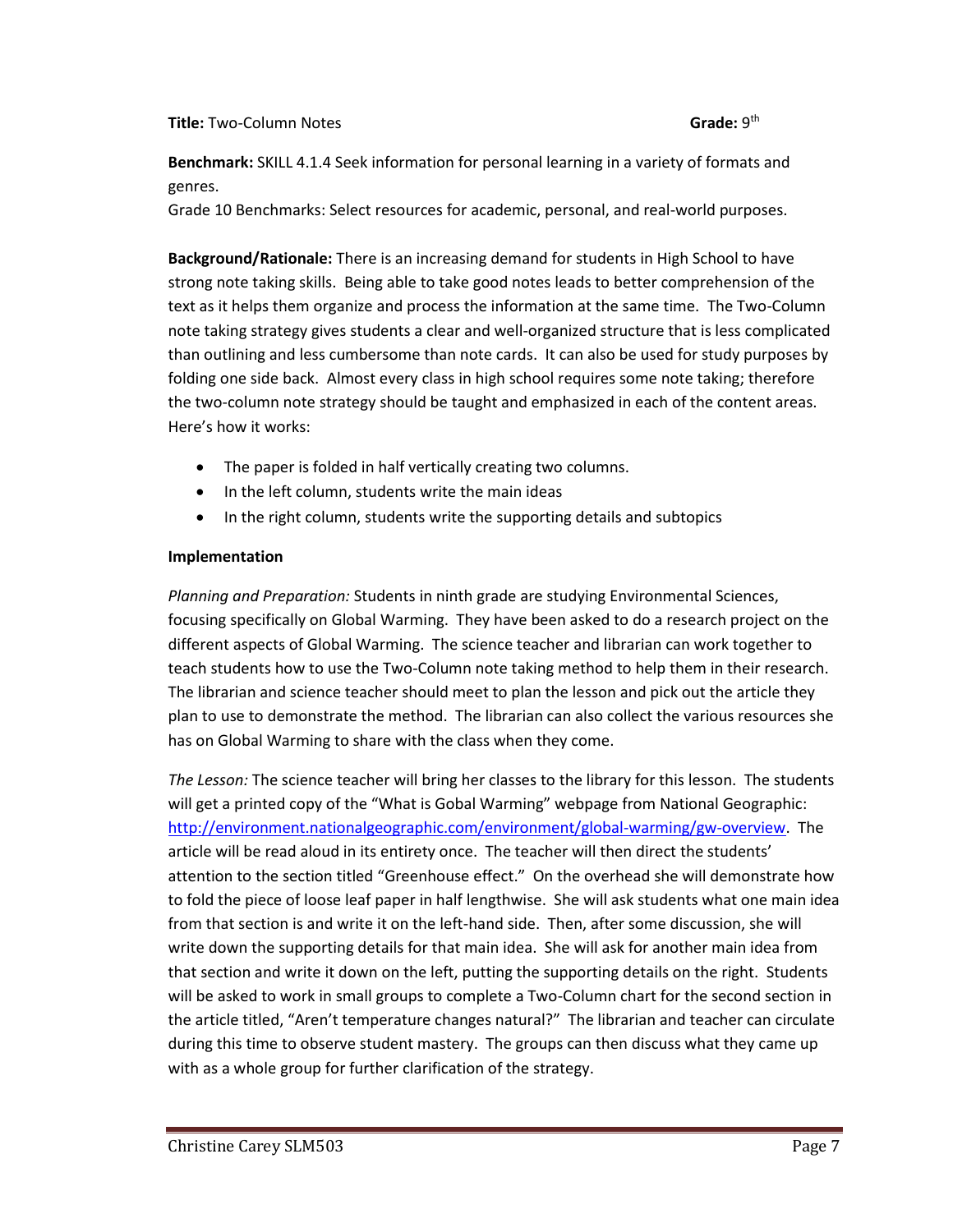*Assessment:* Students will be asked to complete a Two-Column chart for the section titled, "Why is this a concern?" on their own. Their chart will be turned in and the teacher and librarian will look for main ideas on the left and supporting details on the right. A rubric will be used to score the assignment: a score of 3 indicating the student has mastered the skill, a score of 2 indicating the student has a basic understanding but might need a little reinforcement, and a score of 1 being the student was unable to demonstrate an understanding of the skill.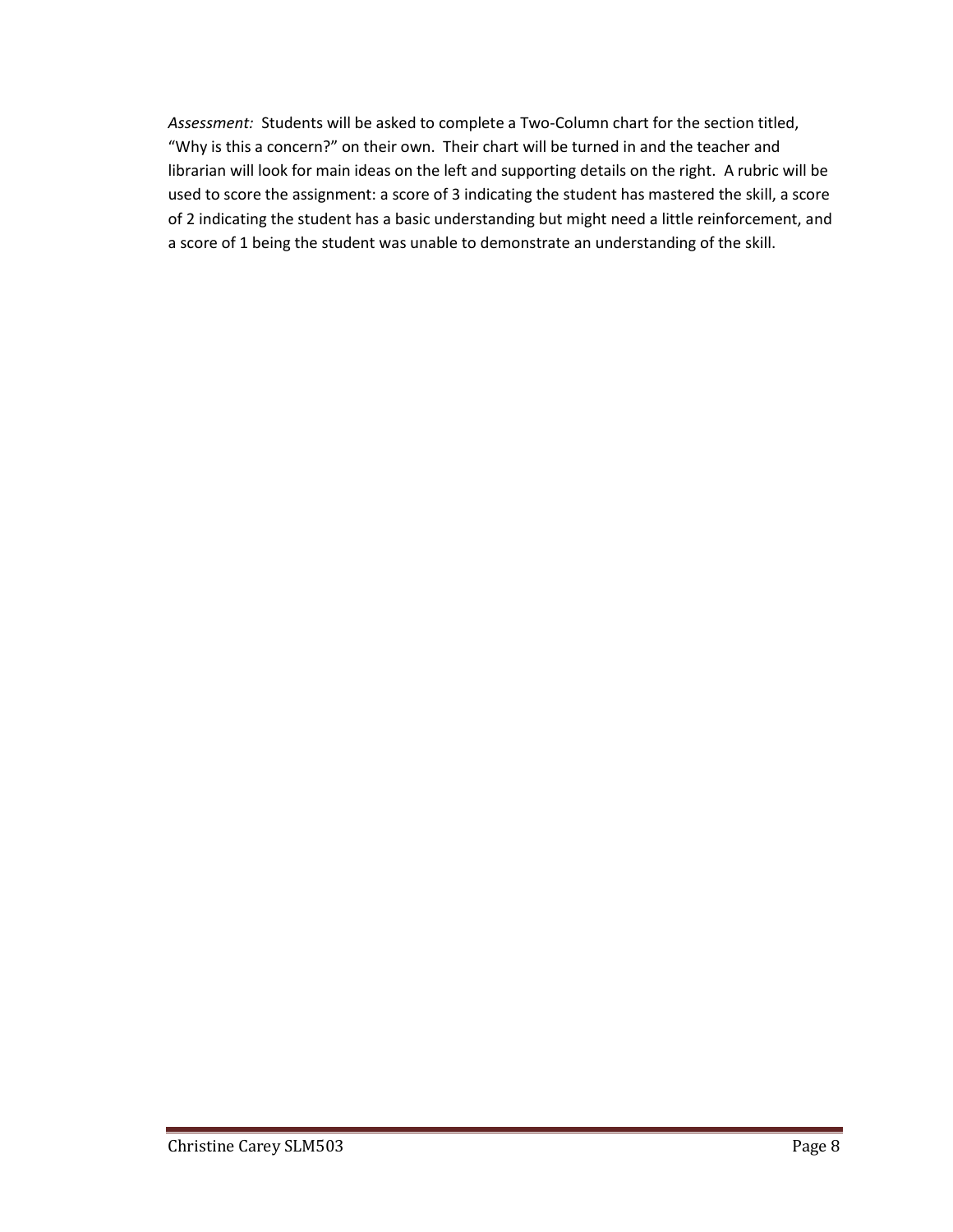Name: Contract Date: Date: Contract Date: Homeroom: Homeroom: All and Date: Contract Date: Contract Date: Name N

## Two-Column Note Taking Chart

| Main Idea | Sub-topic and/or Supporting<br>Details |
|-----------|----------------------------------------|
|           |                                        |
|           |                                        |
|           |                                        |
|           |                                        |
|           |                                        |
|           |                                        |
|           |                                        |
|           |                                        |
|           |                                        |
|           |                                        |
|           |                                        |
|           |                                        |
|           |                                        |